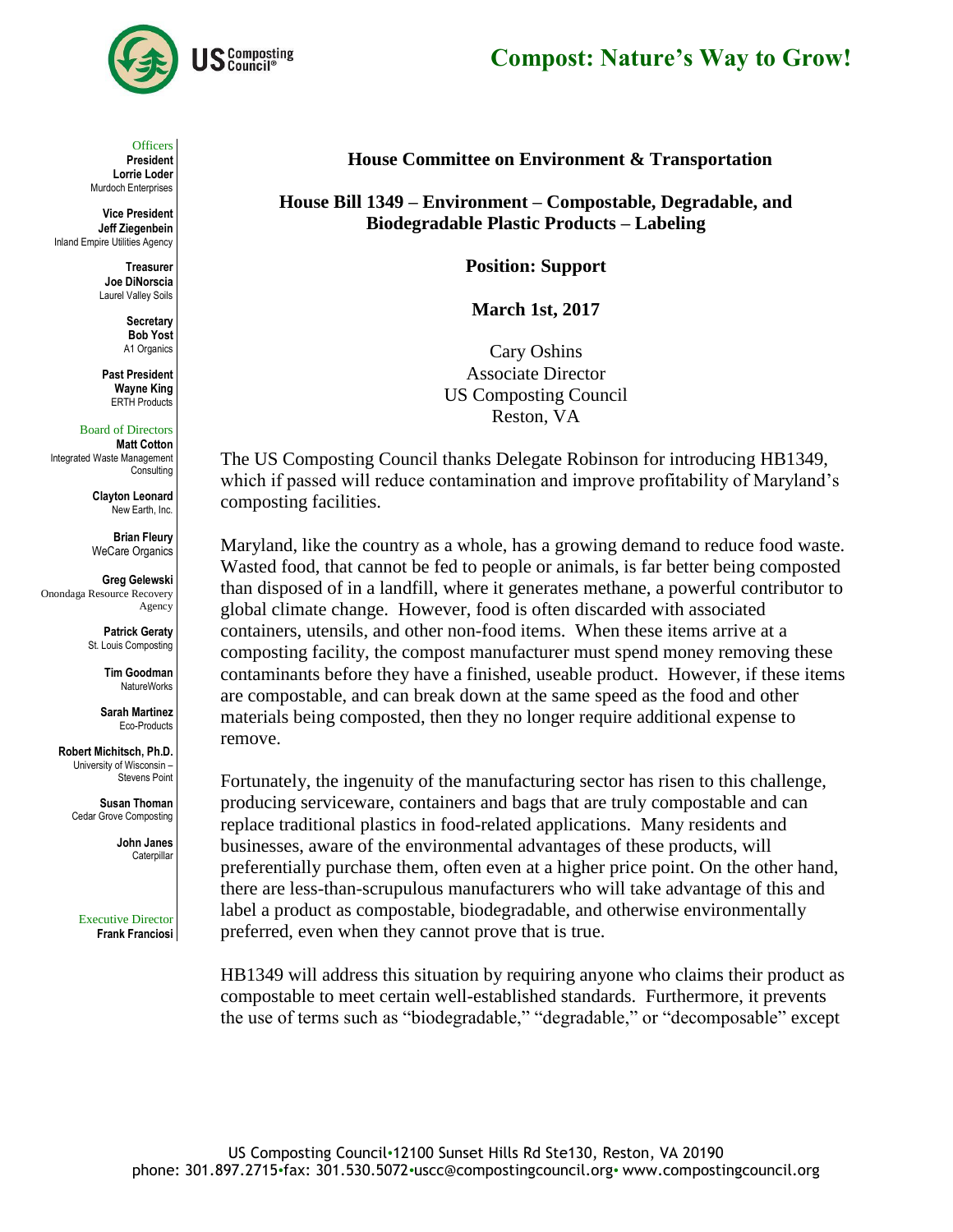

in certain circumstances (such as for ag mulch film meeting a biodegradable soil standard) as these terms are generally misleading to the public.

Growing an organics recycling infrastructure is no easy task. It takes many different pieces of policy, such as this one. But the reward for this work is a more sustainable society.

We urge you to positively report on HB 1349.

US Composting Council

## **About the US Composting Council**

The US Composting Council (USCC), a 501(c)6 Trade and Professional Association, is the only national organization in the United States dedicated to the development, expansion and promotion of the composting industry. The USCC has over 800 member companies, including private and municipal compost producers, equipment manufacturers, product suppliers, academic institutions, public agencies, nonprofit groups and consulting/engineering firms. The USCC achieves this mission by encouraging, supporting and performing compost related research, promoting best management practices, establishing standards, educating professionals and the public about the benefits of composting and compost utilization, enhancing compost product quality, and developing training materials for composters and markets for compost products.